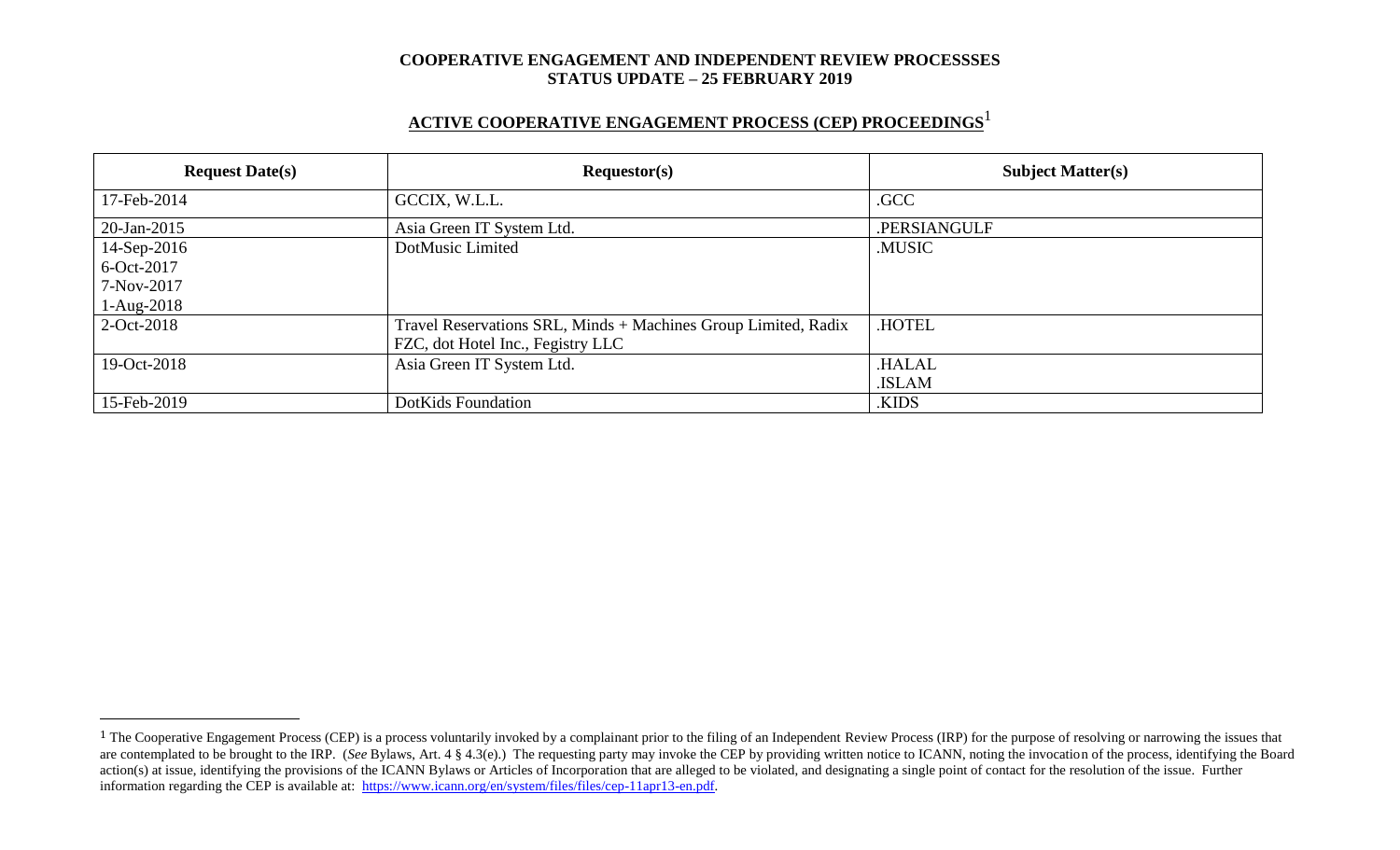### **RECENTLY CLOSED COOPERATIVE ENGAGEMENT PROCESS (CEP) PROCEEDINGS**

| <b>Request Date</b>        | <b>Requestor</b>                                           | <b>Subject Matter</b> | <b>IRP Filing Deadline</b> |
|----------------------------|------------------------------------------------------------|-----------------------|----------------------------|
| $18$ -Jun-2018             | Afilias plc and Afilias Domains No. 3 Limited              | .WEB                  | 27-Nov-2018                |
| $20$ -Jan-2016             | Donuts Inc. and Foggy Sunset, LLC                          | .SPA                  | $N/A$ (Withdrawn)          |
| $17$ -Jul-2016             | CPA Australia Ltd.                                         | .CPA                  | $N/A$ (Withdrawn)          |
| $11$ -Jul-2016             | American Institute of Certified Public Accountants (AICPA) | .CPA                  | N/A (Withdrawn)            |
| $6-Oct-2017$               | dotgay LLC                                                 | .GAY                  | N/A (Withdrawn)            |
| 7-Nov-2017<br>$1-Aug-2018$ |                                                            |                       |                            |

 $\overline{a}$ 

<sup>&</sup>lt;sup>2</sup> The CEP process provides that "[i]f ICANN and the requestor have not agreed to a resolution of the issues upon the conclusion of the cooperative engagement process, or if issues remain for a request for independent review, the requestor's time to file a request for independent review designated in the Bylaws shall be extended for each day of the cooperative engagement process, but in no event, absent mutual written agreement by the parties, shall the extension be for more than fourteen (14) days." (https://www.icann.org/en/system/files/files/cep-11apr13-en.pdf)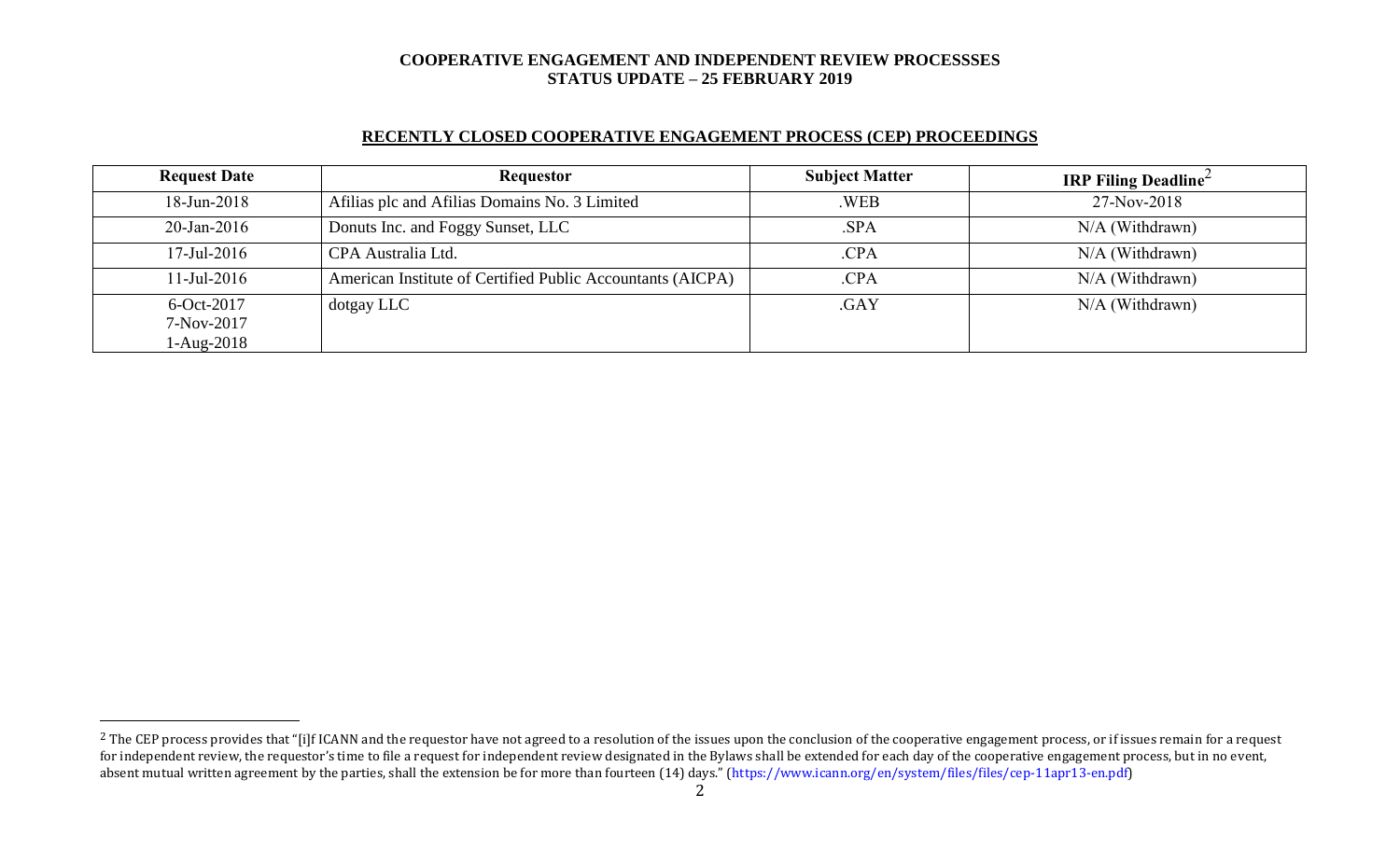| Date ICANN           | Date IRP            |                                |                       |                                                                                          |
|----------------------|---------------------|--------------------------------|-----------------------|------------------------------------------------------------------------------------------|
| <b>Received</b>      | <b>Commenced by</b> | <b>Requestor</b>               | <b>Subject Matter</b> | <b>Status</b>                                                                            |
| <b>Notice of IRP</b> | <b>ICDR</b>         |                                |                       |                                                                                          |
| 14-Nov-2018          | 26-Nov-2018         | Afilias Domains No. 3 Limited  | .WEB                  | Panel Selection: IRP commenced on 26 November 2018; two panelists have been              |
|                      |                     | https://www.icann.org/resource |                       | appointed; awaiting appointment of remaining panelist.                                   |
|                      |                     | $s/pages/irp-afilias-v-icann-$ |                       |                                                                                          |
|                      |                     | $2018 - 11 - 30 - en$          |                       | Materials: Written submissions, Declaration(s), and Scheduling Order(s) are posted here. |
|                      |                     |                                |                       |                                                                                          |
|                      |                     |                                |                       | Hearing(s): No hearings are currently scheduled.                                         |

# **ACTIVE INDEPENDENT REVIEW PROCESS (IRP) PROCEEDINGS** 3

l

<sup>&</sup>lt;sup>3</sup> IRP proceedings initiated before 1 October 2016 are subject to the Bylaws in effect before 1 October 2016: The Independent Review Process (IRP) is a process by which any person materially affected by a decision or action by the Board that he or she asserts is inconsistent with the Articles of Incorporation or Bylaws may submit a request for independent review of that decision or action. (See Bylaws, Art. IV, § 3.) In order to be materially affected, the person must suffer injury or harm that is directly and causally connected to the Board's alleged violation of the Bylaws or the Articles of Incorporation, and not as a result of third parties acting in line with the Board's action. Further information regarding the IRP is available at: [https://www.icann.org/resources/pages/mechanisms-2014-03-20-en.](https://www.icann.org/resources/pages/mechanisms-2014-03-20-en)

IRP proceedings initiated on or after 1 October 2016 are subject to the Bylaws in effect as of 1 October 2016: The IRP is intended to hear and resolve Disputes for the following purposes: (i) ensure that ICANN does not exceed the scope of its Mission and otherwise complies with its Articles of Incorporation and Bylaws; (ii) empower the global Internet community and Claimants to enforce compliance with the Articles of Incorporation and Bylaws through meaningful, affordable and accessible expert review of Covered Actions (as defined in § 4.3(b)(i)); (iii) ensure that ICANN is accountable to the global Internet community and Claimants; (iv) address claims that ICANN has failed to enforce its rights under the IANA Naming Function Contract (as defined in Section 16.3(a)); (v) provide a mechanism by which direct customers of the IANA naming functions may seek resolution of PTI (as defined in Section 16.1) service complaints that are not resolved through mediation; (vi) reduce Disputes by creating precedent to guide and inform the Board, Officers (as defined in Section 15.1), Staff members, Supporting Organizations, Advisory Committees, and the global Internet community in connection with policy development and implementation; (vii) secure the accessible, transparent, efficient, consistent, coherent, and just resolution of Disputes; (viii) lead to binding, final resolutions consistent with international arbitration norms that are enforceable in any co with proper jurisdiction; and (ix) provide a mechanism for the resolution of Disputes, as an alternative to legal action in the civil courts of the United States or other jurisdictions. (*See* Bylaws, Art. 4, § 4.3)